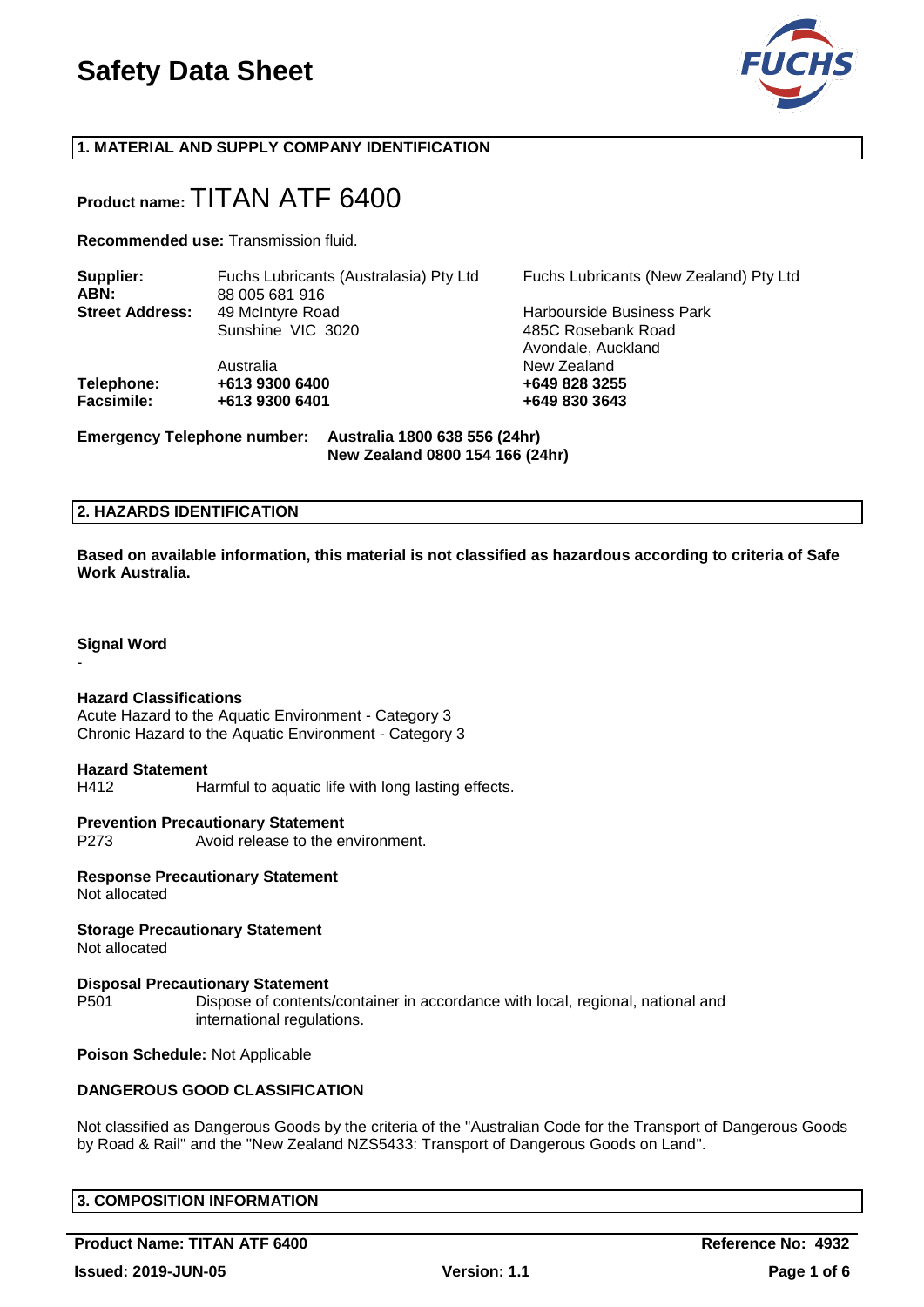CHEMICAL ENTITY **CAS NO PROPORTION** 

Base oil  $>$ 60 %  $\,$ Ingredients determined to be non-hazardous **Balance** Balance

# **4. FIRST AID MEASURES**

If poisoning occurs, contact a doctor or Poisons Information Centre (Phone Australia 131 126, New Zealand 0800 764 766).

**Inhalation:** Remove victim from exposure - avoid becoming a casualty. Remove contaminated clothing and loosen remaining clothing. Allow patient to assume most comfortable position and keep warm. Keep at rest until fully recovered. Seek medical advice if effects persist.

**Skin Contact:** If skin or hair contact occurs, remove contaminated clothing and flush skin and hair with running water. If swelling, redness, blistering or irritation occurs seek medical assistance.

**Eye contact:** If in eyes wash out immediately with water. In all cases of eye contamination it is a sensible precaution to seek medical advice.

**Ingestion:** Rinse mouth with water. If swallowed, do NOT induce vomiting. Give a glass of water to drink. Never give anything by the mouth to an unconscious patient. If vomiting occurs give further water. Seek medical advice.

**Notes to physician:** Treat symptomatically.

# **5. FIRE FIGHTING MEASURES**

**Hazchem Code:** Not applicable.

**Suitable extinguishing media:** If material is involved in a fire use water fog (or if unavailable fine water spray), alcohol resistant foam, standard foam, dry agent (carbon dioxide, dry chemical powder).

**Specific hazards:** Combustible material.

**Fire fighting further advice:** On burning or decomposing may emit toxic fumes. Fire fighters to wear selfcontained breathing apparatus and suitable protective clothing if risk of exposure to vapour or products of combustion or decomposition.

# **6. ACCIDENTAL RELEASE MEASURES**

#### **SMALL SPILLS**

Wear protective equipment to prevent skin and eve contamination. Avoid inhalation of vapours or dust. Wipe up with absorbent (clean rag or paper towels). Collect and seal in properly labelled containers or drums for disposal.

# **LARGE SPILLS**

Clear area of all unprotected personnel. Slippery when spilt. Avoid accidents, clean up immediately. Wear protective equipment to prevent skin and eye contamination and the inhalation of vapours. Work up wind or increase ventilation. Contain - prevent run off into drains and waterways. Use absorbent (soil, sand or other inert material). Collect and seal in properly labelled containers or drums for disposal. If contamination of crops, sewers or waterways has occurred advise local emergency services.

# **Dangerous Goods – Initial Emergency Response Guide No:** Not applicable

**7. HANDLING AND STORAGE**

**Product Name: TITAN ATF 6400 Reference No: 4932** 

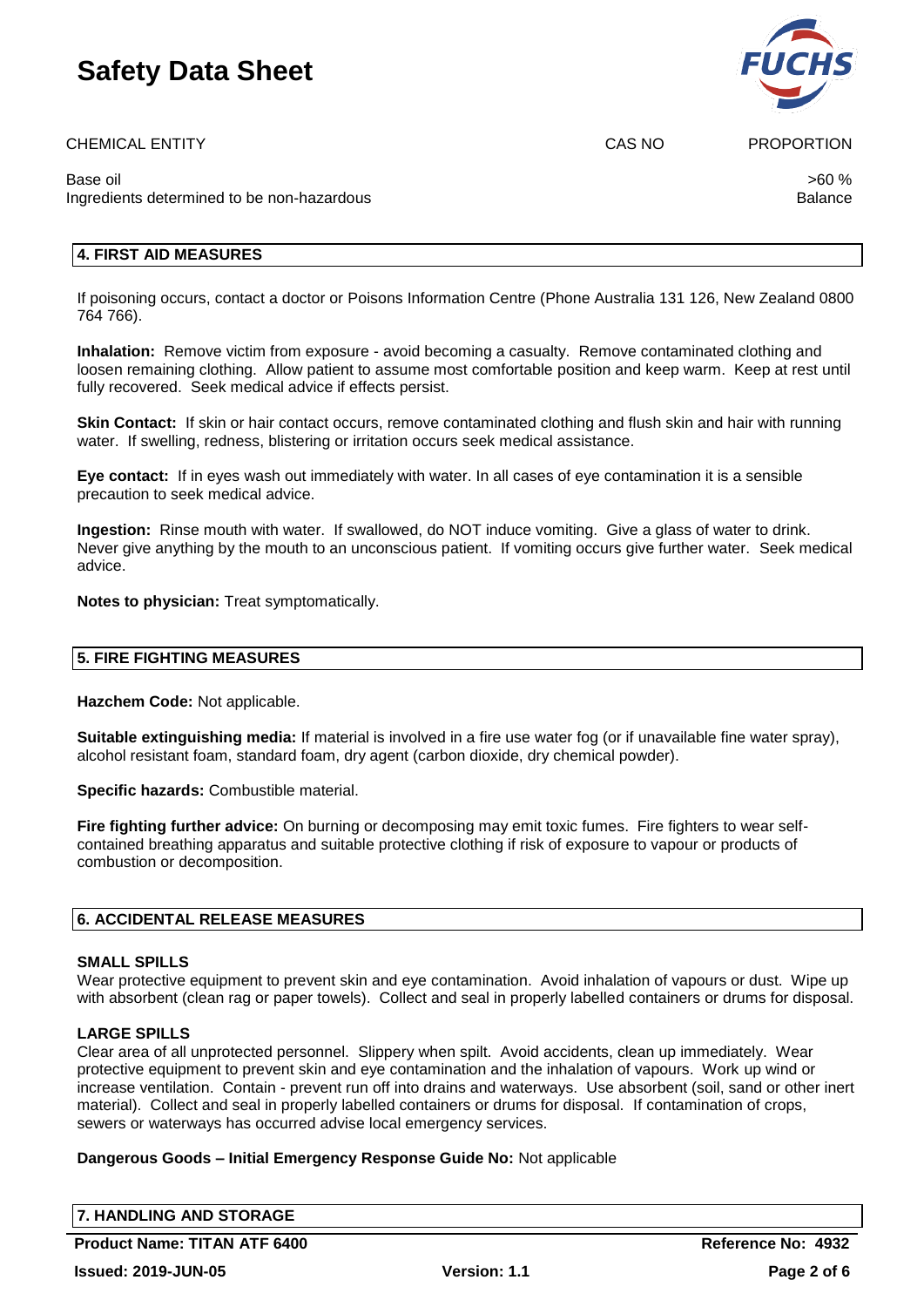

**Handling:** Avoid eye contact and repeated or prolonged skin contact. Avoid inhalation of vapour, mist or aerosols.

**Storage:** Store in a cool, dry, well-ventilated place and out of direct sunlight. Store away from foodstuffs. Store away from incompatible materials described in Section 10. Store away from sources of heat and/or ignition. Keep container standing upright. Keep containers closed when not in use - check regularly for leaks.

# **8. EXPOSURE CONTROLS / PERSONAL PROTECTION**

#### **National occupational exposure limits:**

|                           | TWA                      |              | <b>STEL</b> |                          | <b>NOTICES</b> |
|---------------------------|--------------------------|--------------|-------------|--------------------------|----------------|
|                           | ppm                      | mg/m3        | ppm         | mq/m3                    |                |
| Oil mist, refined mineral | $\overline{\phantom{a}}$ | <sub>5</sub> | н.          | $\overline{\phantom{0}}$ |                |

As published by Safe Work Australia.

TWA - The time-weighted average airborne concentration over an eight-hour working day, for a five-day working week over an entire working life.

STEL (Short Term Exposure Limit) - the average airborne concentration over a 15 minute period which should not be exceeded at any time during a normal eight-hour workday.

These Exposure Standards are guides to be used in the control of occupational health hazards. All atmospheric contamination should be kept too as low a level as is workable. These exposure standards should not be used as fine dividing lines between safe and dangerous concentrations of chemicals. They are not a measure of relative toxicity.

If the directions for use on the product label are followed, exposure of individuals using the product should not exceed the above standard. The standard was created for workers who are routinely, potentially exposed during product manufacture.

**Biological Limit Values:** As per the "National Model Regulations for the Control of Workplace Hazardous Substances (Safe Work Australia)" the ingredients in this material do not have a Biological Limit Allocated.

**Engineering Measures:** Ensure ventilation is adequate to maintain air concentrations below Exposure Standards. Use only in well ventilated areas. Use with local exhaust ventilation or while wearing appropriate respirator.

# **Personal Protection Equipment:** SAFETY SHOES, OVERALLS, GLOVES, SAFETY GLASSES.

Wear safety shoes, overalls, gloves, safety glasses. Available information suggests that gloves made from nitrile rubber should be suitable for intermittent contact. However, due to variations in glove construction and local conditions, the user should make a final assessment. Always wash hands before smoking, eating, drinking or using the toilet. Wash contaminated clothing and other protective equipment before storing or re-using.

**Hygiene measures:** Keep away from food, drink and animal feeding stuffs. When using do not eat, drink or smoke. Wash hands prior to eating, drinking or smoking. Avoid contact with clothing. Avoid eye contact and repeated or prolonged skin contact. Avoid inhalation of vapour, mist or aerosols. Ensure that eyewash stations and safety showers are close to the workstation location.

# **9. PHYSICAL AND CHEMICAL PROPERTIES**

| Form:   | Liquid         |
|---------|----------------|
| Colour: | Red            |
| Odour:  | Characteristic |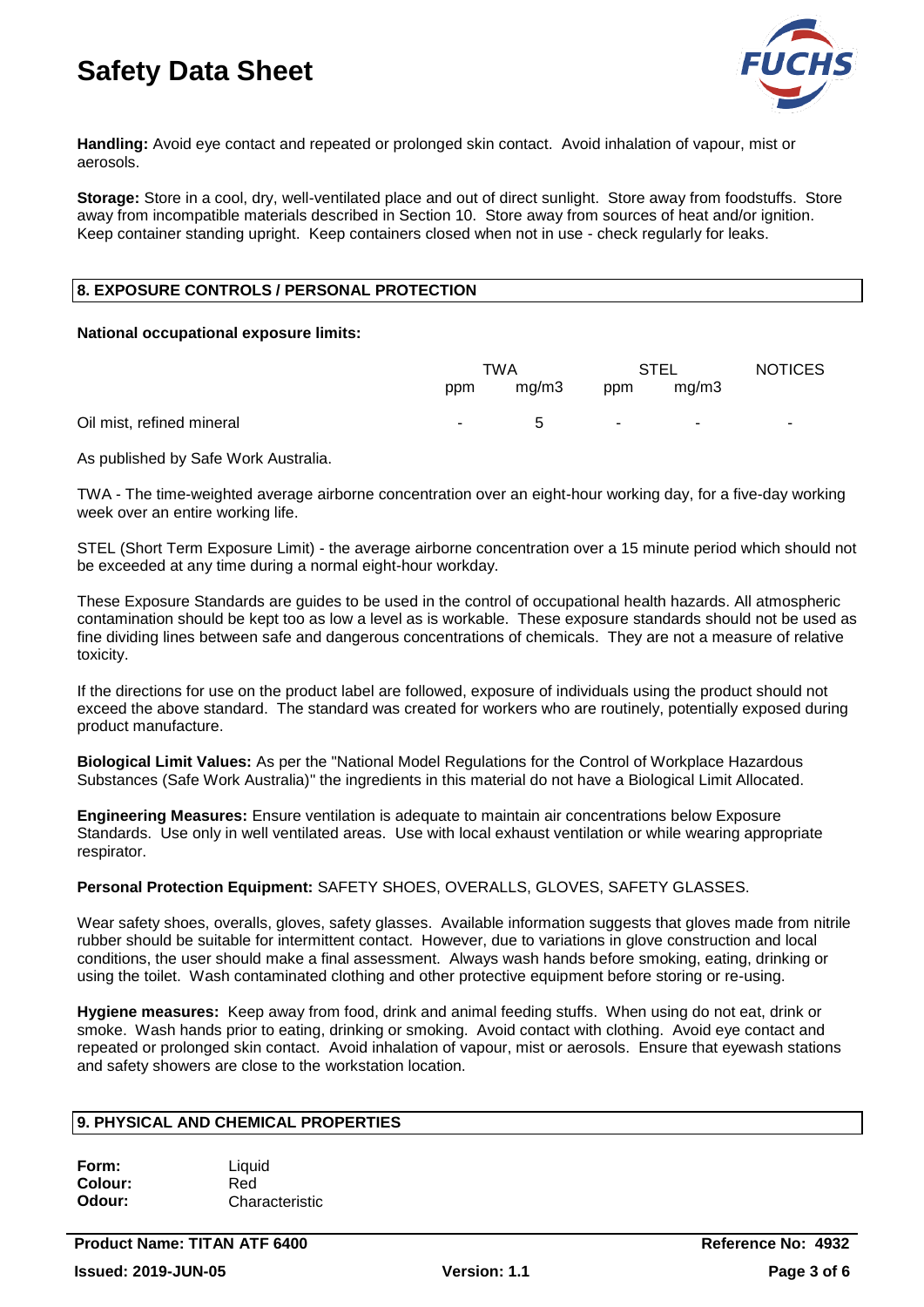

**Solubility in water:** Insoluble **Density:** 0.85 g/cm3 @ 15°C (typical) **Relative Vapour Density (air=1):** N Av **Vapour Pressure (20 °C):** N Av<br>
Flash Point (°C): >200 **Flash Point (°C): Flammability Limits (%):** N Av Pour Point/Range (°C): 48 **Boiling Point/Range (°C):** N Av **pH:** N App **Viscosity:** 29 mm2/s @ 40°C (typical) **Total VOC (g/Litre):** N Av

(Typical values only - consult specification sheet)  $N Av = Not available, N App = Not applicable$ 

# **10. STABILITY AND REACTIVITY**

**Chemical stability:** This material is thermally stable when stored and used as directed.

**Conditions to avoid:** Elevated temperatures and sources of ignition.

**Incompatible materials:** Oxidising agents.

**Hazardous decomposition products:** Oxides of carbon and nitrogen, smoke and other toxic fumes.

**Hazardous reactions:** No known hazardous reactions.

#### **11. TOXICOLOGICAL INFORMATION**

No adverse health effects expected if the product is handled in accordance with this Safety Data Sheet and the product label. Symptoms or effects that may arise if the product is mishandled and overexposure occurs are:

#### **Acute Effects**

**Inhalation:** Material may be an irritant to mucous membranes and respiratory tract.

**Skin contact:** Contact with skin may result in irritation.

**Ingestion:** Swallowing can result in nausea, vomiting and irritation of the gastrointestinal tract.

**Eye contact:** May be an eye irritant.

#### **Acute toxicity**

**Inhalation:** This material has been classified as non-hazardous. Acute toxicity estimate (based on ingredients): >20 mg/L

**Skin contact:** This material has been classified as non-hazardous. Acute toxicity estimate (based on ingredients): >2,000 mg/Kg

**Ingestion:** This material has been classified as non-hazardous. Acute toxicity estimate (based on ingredients): >2,000 mg/Kg

**Corrosion/Irritancy:** Eye: this material has been classified as not corrosive or irritating to eyes. Skin: this material has been classified as not corrosive or irritating to skin.

**Sensitisation:** Inhalation: this material has been classified as not a respiratory sensitiser. Skin: this material has been classified as not a skin sensitiser.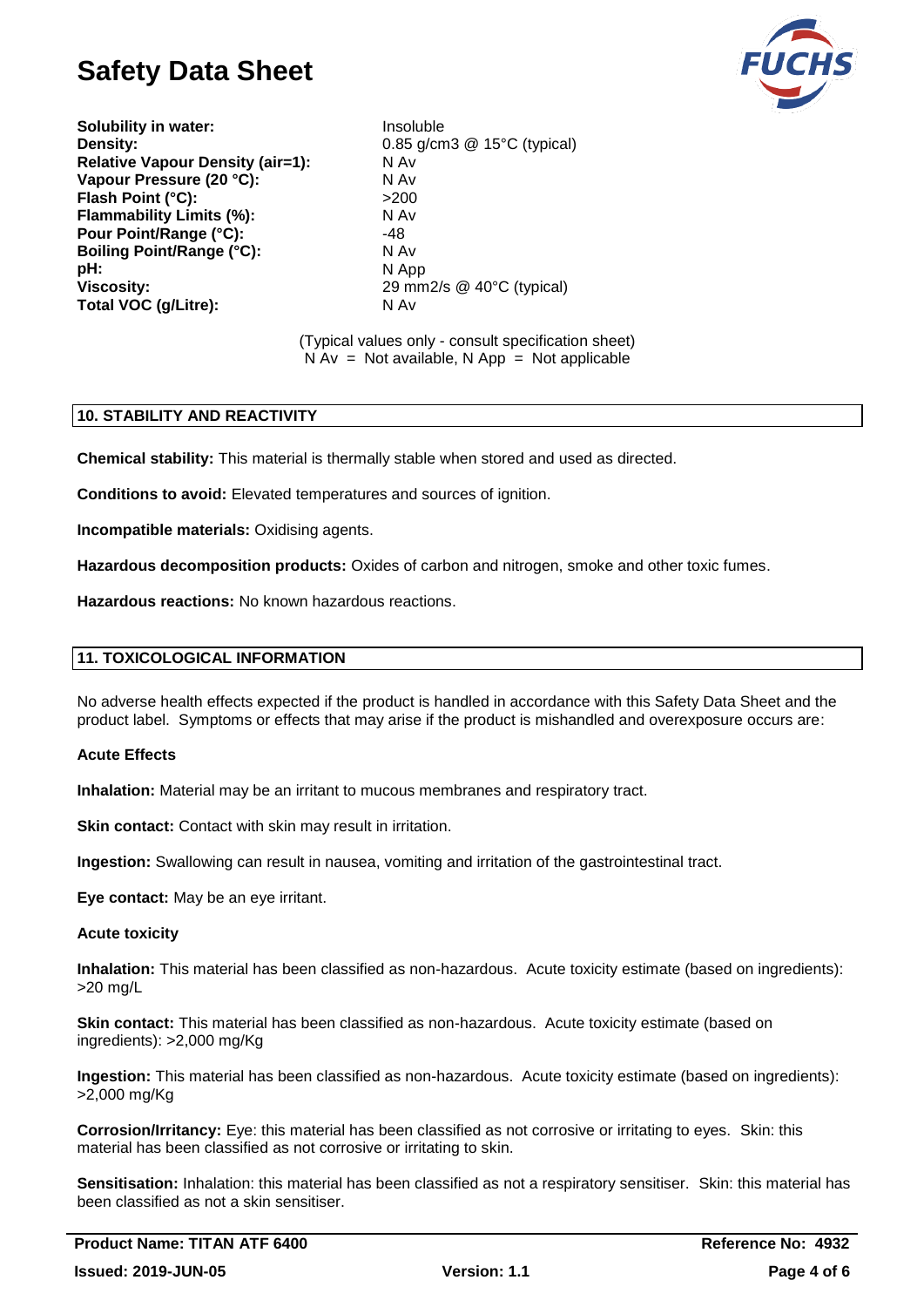

**Aspiration hazard:** This material has been classified as non-hazardous.

**Specific target organ toxicity (single exposure):** This material has been classified as non-hazardous.

**Chronic Toxicity**

**Mutagenicity:** This material has been classified as non-hazardous.

**Carcinogenicity:** This material has been classified as non-hazardous.

**Reproductive toxicity (including via lactation):** This material has been classified as non-hazardous.

**Specific target organ toxicity (repeat exposure):** This material has been classified as non-hazardous.

#### **12. ECOLOGICAL INFORMATION**

Avoid contaminating waterways.

**Acute aquatic hazard:** This material has been classified as a Category Acute 3 Hazard. Acute toxicity estimate (based on ingredients): 10 - 100 mg/L

**Long-term aquatic hazard:** This material has been classified as a Category Chronic 3 Hazard. Non-rapidly or rapidly degradable substance for which there are adequate chronic toxicity data available OR in the absence of chronic toxicity data, Acute toxicity estimate (based on ingredients): 10 - 100 mg/L, where the substance is not rapidly degradable and/or BCF  $\geq$  500 and/or log K<sub>ow</sub>  $\geq$  4.

**Ecotoxicity:** No information available.

**Persistence and degradability:** No information available.

**Bioaccumulative potential:** No information available.

**Mobility:** No information available.

# **13. DISPOSAL CONSIDERATIONS**

Persons conducting disposal, recycling or reclamation activities should ensure that appropriate personal protection equipment is used, see "Section 8. Exposure Controls and Personal Protection" of this SDS.

If possible material and its container should be recycled. If material or container cannot be recycled, dispose in accordance with local, regional, national and international Regulations.

# **14. TRANSPORT INFORMATION**

#### **ROAD AND RAIL TRANSPORT**

Not classified as Dangerous Goods by the criteria of the "Australian Code for the Transport of Dangerous Goods by Road & Rail" and the "New Zealand NZS5433: Transport of Dangerous Goods on Land".

#### **MARINE TRANSPORT**

Not classified as Dangerous Goods by the criteria of the International Maritime Dangerous Goods Code (IMDG Code) for transport by sea.

#### **AIR TRANSPORT**

Not classified as Dangerous Goods by the criteria of the International Air Transport Association (IATA) Dangerous Goods Regulations for transport by air.

# **15. REGULATORY INFORMATION**

**Product Name: TITAN ATF 6400 Reference No: 4932**